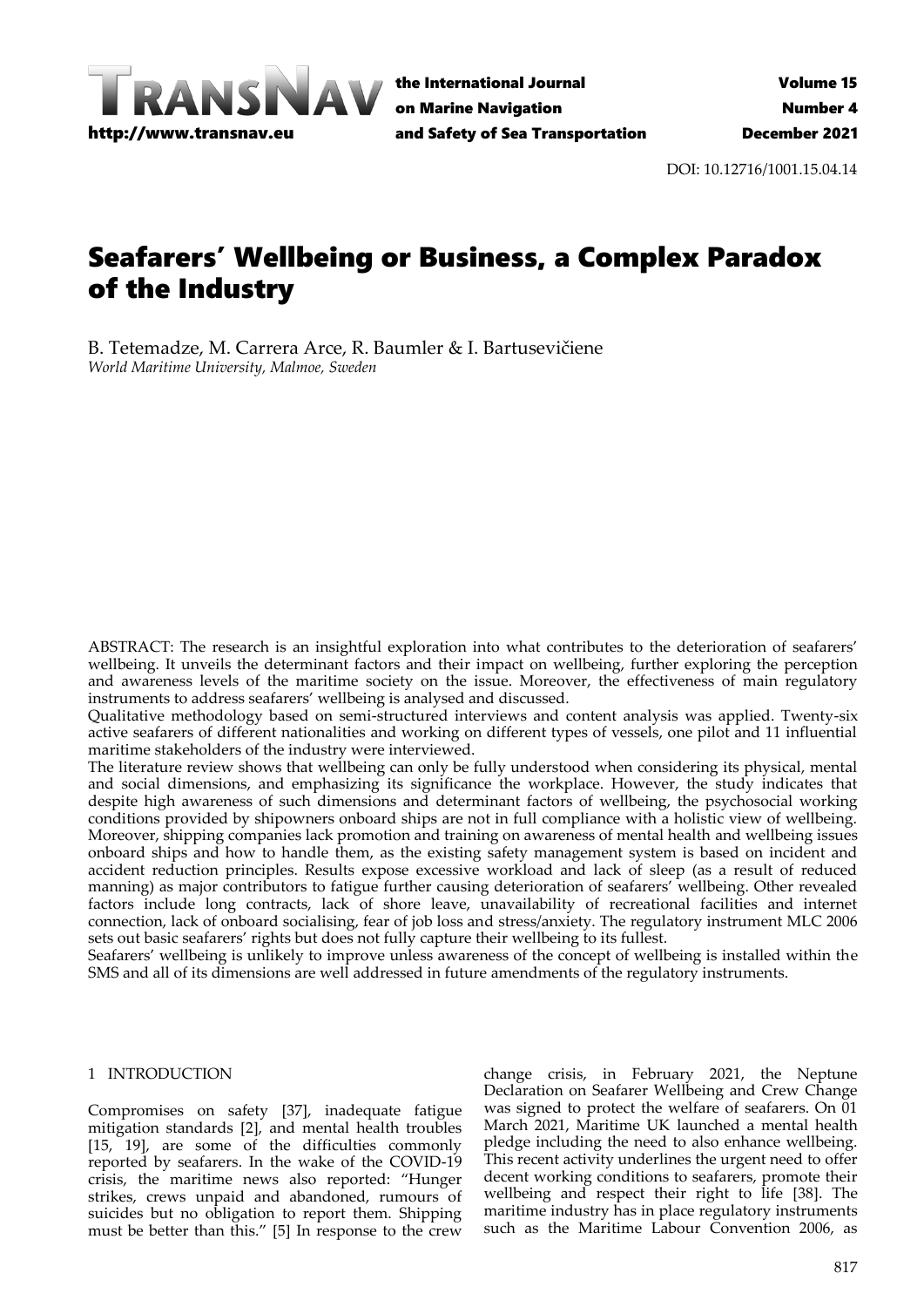amended (MLC, 2006) and fatigue management guidelines from the International Organisation (IMO). However, what constitutes the psychosocial working and living environment for a ship's crew [28] or what defines seafarers' wellbeing in such an environment are aspects not properly addressed by these international regulatory these international regulatory instruments or national legislations.

Numerous studies reveal that seafaring is still associated with a multitude of mental and physical stressors [21]. A recent study by Yale University reports dangerous levels of depression, anxiety and risk of suicide among seafarers [18]. Another recent study from Cardiff University also reveals that seafarers are at a high risk of depression and anxiety and indicates seafarers' loneliness, lack of shore leave, fear of job loss and separation from family as main contributors to their deteriorating mental health [33]. Lack of sleep and fatigue have been reported as increasing issues among seafarers as per project MARTHA [17]. The Seafarers' Happiness Index, as measured by the charity organization Mission to Seafarers, indicates constant fluctuation of the average score over time, and the latest report (Q4, 2020) has revealed that seafarers' current experiences at sea are the worst in decades.

The results of these studies indicate that the regulations and policies that govern seafarers' wellbeing either lack the intended effectiveness or lack proper implementation or both. This raises a few important questions that the current research aims to investigate: What are the main determinant factors of the seafarers' wellbeing and how they are monitored? How do seafarers perceive their own wellbeing and how is it perceived by other relevant industry stakeholders? What is the general awareness of wellbeing in the industry and how consistent are its supporting regulatory mechanisms?

Finding answers to these questions is not an easy task in a heavily regulated international and multinational industry. Nevertheless, reinforcing the knowledge of what exactly constitutes seafarers' wellbeing could shed light on the ultimate research question - 'why does seafaring as an occupation suffer from mental health deterioration?' Stemming from this question, this paper first explores through a literature review what wellbeing is and how it can be fully assessed and understood. Secondly, the paper explores the main determinants of wellbeing and investigates the level of its perception and awareness among seafarers and maritime stakeholders. Further revision of the regulatory instruments governing seafarers' wellbeing is also considered.

# 2 WHAT WELLBEING REALLY IS AND ITS SIGNIFICANCE IN WORKPLACE

The World Health Organization's (WHO) constitution of 1948 defines health as: 'A state of complete physical, social and mental well-being, and not merely the absence of disease or infirmity.' [8] Such a holistic definition connects health to wellbeing and considers mental aspects as an integral part of health; that is, "there is not health without mental health". In

shipping, the certificate of seafarers' medical fitness is mainly issued through examination of physical dimension only, which serves as the evidence attesting to their optimal wellbeing throughout their work contract period. However, the only viable way to maintain seafarers' wellbeing at an optimal level,<br>particularly within the unique psychosocial particularly within the unique psychosocial workplace of the ship, is by not paying attention solely to the physical but also the mental and social dimensions of health [31]. Disregard of any of the three dimensions will lead to failure to maintain the quality of wellbeing [30]. As the International Labour Organization (ILO) declares, the work environment must be safe and healthy, and conditions of work must be in full compliance with the workers' wellbeing and dignity  $[27]$ . That is where workplace wellbeing obtains its significance, addressing protection and promotion of health and wellbeing of workers [32]. Therefore, organizations have the responsibility to create a healthy working responsibility to create a healthy environment where all possible hazards and risks threatening the wellbeing of the employee are recognized and eliminated through the application of preventive and protective measures [29].

# 3 MATERIALS AND METHODS

The study has an exploratory and interpretive nature based on semi-structured interviews. The interview questions -structured separately for seafarers and other maritime stakeholders-were based on three main themes: 1) Determinant factors of wellbeing, 2) Awareness and perception of wellbeing, and 3) Regulations addressing wellbeing.

Open questions were used to explore the topics, except for the topic on determinant factors of wellbeing for which 2 additional closed-ended questions on a 5-point Likert scale were used: 'how often are you affected by the factor?' focusing on the frequency of occurrence and 'how does the given wellbeing determinant affect you?' focusing on the intensity of the effect.

Ethical principles were ensured by respecting the anonymity and confidentiality of interviewees by signing informed consent form approved by the World Maritime University. The validity and reliability of the research were ensured by accuracy of the collection, transcription and interpretation of the data. Credibility was ensured by involving seafarers, as well as experts from shipping companies, and on maritime legislation and psychology.

The researcher used non-probability convenience and snowball sampling methods to select the sample of study. As the study is based on grounded theory of qualitative methodology, recommended number of interviews between 20 and 30 was selected (22) in compliance with the theory of saturation. It is when obtaining of no new information was noticed from last several interviews (23) and collected data reached the point of the diminishing returns (4).

LinkedIn was used for reaching out to the potential participants. Video calls on Zoom and Skype were held with the final participants. Both options allowed audio and video recording, which was essential for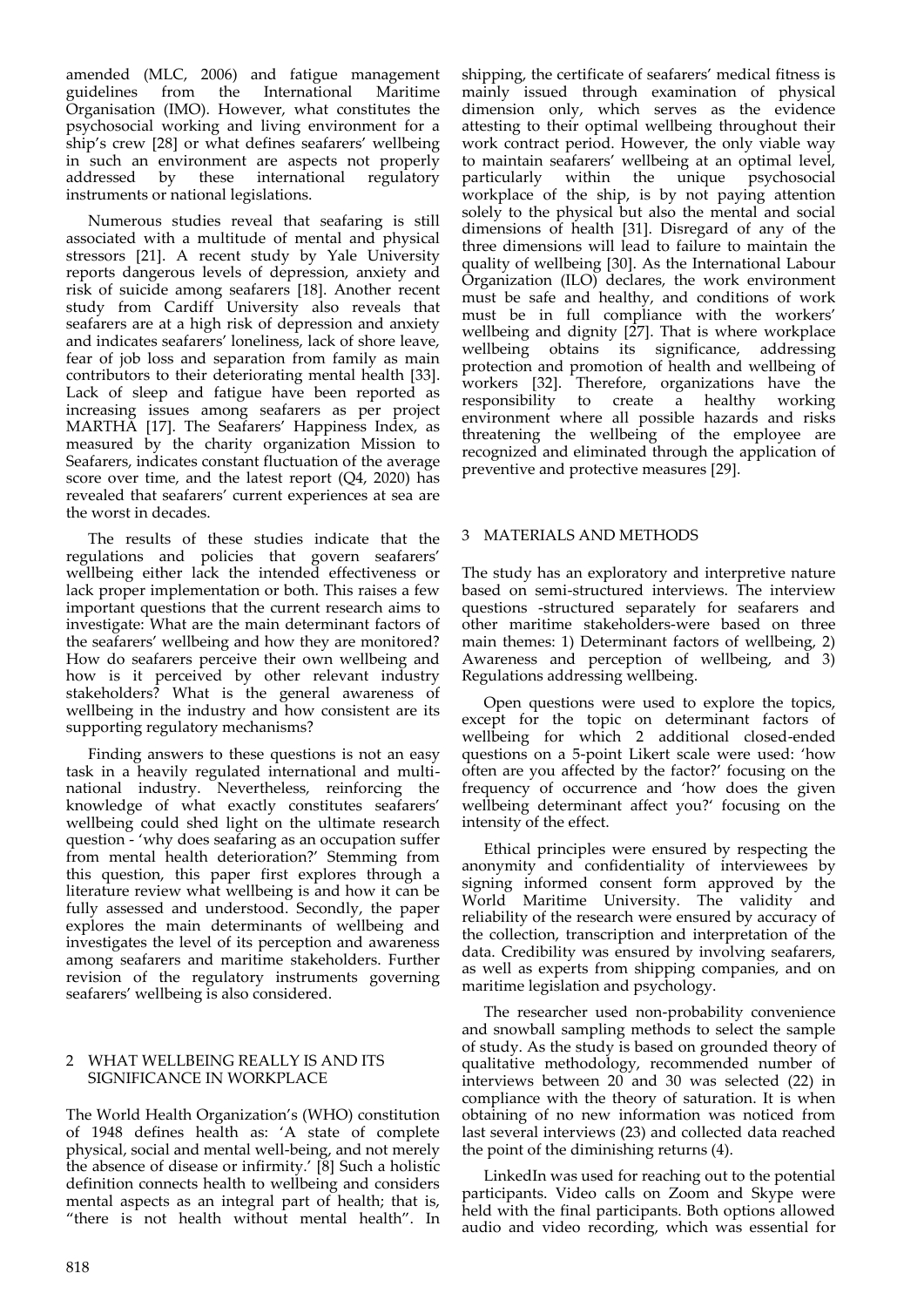further data processing. For the data analysis process, the software ATLAS.ti, version 8 was chosen.

In total 26 active seafarers of 15 nationalities, different ranks, and serving on board different types of vessels, 1 pilot and 11 representatives of various maritime organizations were interviewed within 6 months (January-July 2020). The selection criteria for maritime stakeholders was based on the influence of their voice with regard to ongoing discussions in the maritime industry affecting seafarers' wellbeing. This included shipping companies; NGOs, both representing industry and seafarers' interests; charities; companies offering welfare and health care services to seafarers, and psychologists and medical consultants.

#### 4 RESULTS

#### 4.1 *Sample description*

The sociodemographic characteristics of the participant seafarers are shown in Table 1.

Table 1. Participants' sociodemographic characteristics – Seafarers

| Seafarers' Sociodemographic Characteristics |                       |                 |                        |      |                |                           |                 |
|---------------------------------------------|-----------------------|-----------------|------------------------|------|----------------|---------------------------|-----------------|
|                                             | Rank                  | Area            | Ship type              | Age  | Gender         | Years in rank Sea service |                 |
| $\mathbf{1}$                                | Master                |                 | <b>Bunker</b> supplier | 56   |                | 7                         | 38              |
| $\overline{2}$                              | 2nd Officer           |                 | Product tanker         | 26   |                | 0.9                       | 6               |
| 3                                           |                       | Northern Europe | Ice breaker            | 30   | Male           | 3                         | 6               |
| $\overline{4}$                              | 3rd Officer           |                 |                        | 33   |                | 1                         | $\overline{4}$  |
| 5                                           |                       |                 | Cruise vessel          | 28   |                | $\overline{4}$            | $\overline{7}$  |
| 6                                           | Junior Officer        |                 |                        | 24   | Female         | 0.6                       | 0.6             |
| $\overline{7}$                              | Mate on tugboat       |                 | Tug boat               | 23   | Male           | 0.4                       | 3               |
| 8                                           | Pilot                 |                 | All types              | 52   |                | 22                        | 22              |
| 9                                           | <b>Chief Officer</b>  |                 | Oil tankers            | 30   |                | 0.4                       | 8               |
| 10                                          | 2nd Officer           | Eastern Europe  | <b>Bulk carrier</b>    | 31   | Male           | 5                         | 12              |
| 11                                          | 3rd Engineer          |                 | Dredger                | 26   |                | 0.6                       | 5               |
| 12                                          | 1st Officer           |                 | Cruise vessel          | 43   |                | 10                        | 13              |
| 13                                          |                       |                 | <b>Product tankers</b> | 38   |                | 6                         | 16              |
| 14                                          | Master                |                 | Exp. vessels           | 49   |                | 3                         | 20              |
| 15                                          |                       |                 |                        | 30   | Male           | 0.3                       | 10              |
| 16                                          | 1st Officer           | Western Europe  | Cruise vessel          | 29   |                | $\overline{2}$            | 5               |
| 17                                          |                       |                 |                        | 27   |                | 0.3                       | $\overline{4}$  |
| 18                                          |                       |                 | <b>Bulk carrier</b>    | 32   |                | 1.2                       | 10              |
| 19                                          | <b>Chief Officer</b>  |                 | Chem. tankers          | 31   |                | 3                         | 10              |
| 20                                          | Aisa<br>2nd Officer   |                 | <b>Bulk carrier</b>    | 53   |                | $\overline{7}$            | 23              |
| 21                                          |                       | Oil tankers     | 31                     | Male | $\overline{1}$ | 8                         |                 |
| 22                                          | 3rd Officer           |                 | <b>LPG</b>             | 30   |                | 1.6                       | 3.5             |
| 23                                          | <b>Chief Engineer</b> |                 | 55                     |      | 12             | 28                        |                 |
| 24                                          | Cook                  |                 | <b>Bulk carrier</b>    | 52   |                | 30                        | 30              |
| 25                                          | <b>Chief Officer</b>  | Canada          | Multi purpose          | 30   | Male           | 0.4                       | 3               |
| 26                                          |                       | C. America      | <b>Bulk carrier</b>    | 30   |                | 0.9                       | 10              |
| 27                                          | Able seaman           | N. America      | Car carrier            | 27   |                | 6                         | $6\phantom{.}6$ |

Table 2 shows the sociodemographic characteristics of the participant maritime stakeholders.

Table 2. Participants' sociodemographic characteristics – Maritime stakeholders

| Maritime stakeholders' Sociodemographic Characteristics |                                                                                         |                                                     |                      |  |  |  |  |  |  |
|---------------------------------------------------------|-----------------------------------------------------------------------------------------|-----------------------------------------------------|----------------------|--|--|--|--|--|--|
|                                                         | Organization / Company                                                                  | Designation                                         | Years in<br>position |  |  |  |  |  |  |
| $\mathbf{1}$                                            | International trade association for the<br>ship management industry                     | Executive board member                              | 11                   |  |  |  |  |  |  |
| $\overline{2}$                                          | International trade union                                                               | Program coordinator                                 | 14                   |  |  |  |  |  |  |
| 3                                                       | International trade association for<br>merchant shipowners & operators                  | <b>Employment affairs</b>                           | 8                    |  |  |  |  |  |  |
| $\overline{4}$                                          | Shipmanagement company                                                                  | DPA / HSSEQ manager                                 | 0.1                  |  |  |  |  |  |  |
| 5                                                       | International seafarers' welfare<br>organisation                                        | Project manager                                     | 6                    |  |  |  |  |  |  |
| 6                                                       | Maritime charity offering welfare,<br>chaplaincy, mental health support to<br>seafarers | Regional manager                                    | 5                    |  |  |  |  |  |  |
| $\overline{7}$                                          | Private company consulting<br>seafarers' wellbeing                                      | Chief executive                                     | 1                    |  |  |  |  |  |  |
| 8                                                       | Management & crises response<br>solutions consultancy firm                              | Managing owner / Psychologist in<br>maritime sector | 1.1                  |  |  |  |  |  |  |
| 9                                                       | Private company offering seafarers<br>mental health support<br>and solutions            | Managing director                                   | 0.7                  |  |  |  |  |  |  |
| 10                                                      | Non profit organization supporting<br>wellbeing, risk advisory and training             | Psychologist                                        | 3                    |  |  |  |  |  |  |
| 11                                                      | Private firm providing medical<br>services to shipping companies and<br>seafarers       | Medical consultant                                  | 3.5                  |  |  |  |  |  |  |

### 4.2 *Determinants of seafarers' wellbeing*

Figure 1 shows the main determinant factors of seafarers' wellbeing and their occurrence frequency as experienced regardless of rank or type of ship served on. Most of the factors were found to be interrelated, one leading to the others.



Figure 1. Determinants of wellbeing revealed by the question 'how often are you affected by the factor?'

Lack of sleep (n=16), lack of access to the recreational activities (n=16), lack of access to internet connection (n=15), lack of interaction among crew (n=11) and lack of shore leave (n=9) were identified as major contributors to deteriorated wellbeing as well as causing stress and anxiety among crew.

When lack of sleep is explored more deeply, work schedule, night-time work and stormy weather were named as the main causes of sleep deprivation and fatigue among seafarers. Able seaman-27 admitted: "You can be on your off-work time, but then ship arrives in port and your sleep is interrupted to carry out the operations. It causes a lot of fatigue to me in a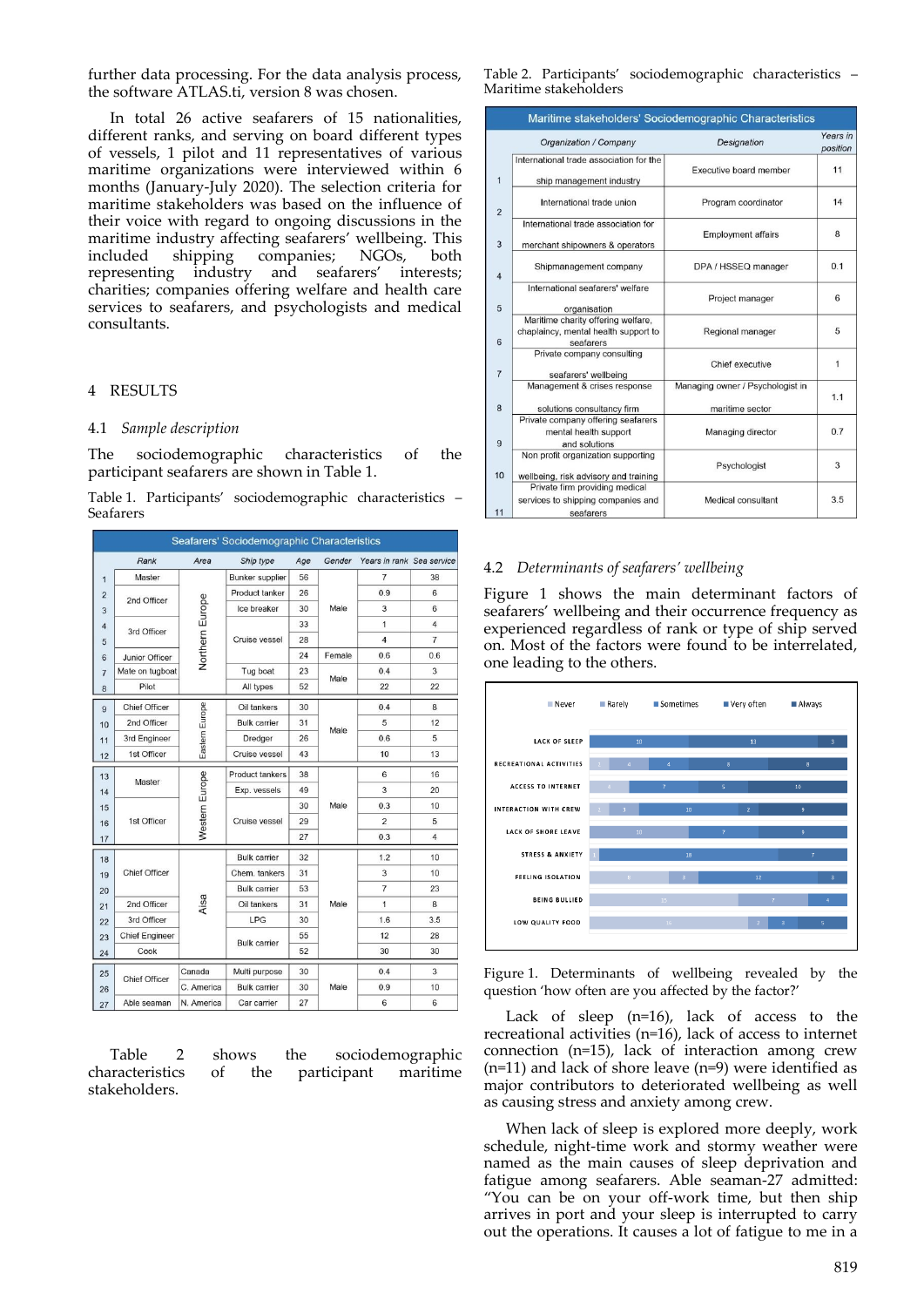way that I lose my concentration gradually and affects my mood very negatively. Then it develops insomnia because you cannot get back to sleep that easily."

Master-1 stated: "Actions and decisions of crew are vastly dependent on how much sleep they have had being affected by so many various factors such as bad weather or unexpected operations and that's all beyond normality.

Regarding recreational facilities and equipment onboard as requested by MLC, 2006, they were either absent or installed in a limited way, mostly onboard cargo ships. Master-13 explained: "There is a small gym on board, but it is small. I mean, there are a few pieces of equipment in a limited space" and 3rd Officer-22 admitted: "There is basically no gym onboard the ship and those interested only can do exercises in their cabins with onboard manufactured tools."

With regard to internet connection, seafarers find themselves heavily engaged with connecting to shore through the internet, even during their limited rest hours, as a way to cope with isolation and stress. As the results indicate, various companies have various policies on the provision of internet on board. Some have expensive prepaid cards and others unlimited access, but most of the respondents reported lack of access to internet onboard. Two officers commented on the availability of internet on their respective ships: The 2nd Officer-3 noted: "In my last company we had no internet onboard, and it was the main reason for feeling isolated from the world affecting my wellbeing negatively", while the 3rd Officer-4 explained, "There's a WIFI connection onboard, but you have to buy a card for connection, which is quite expensive. Besides, there's only a very limited connection that it offers, only for brief chatting and then data expires very quickly."

Lack of shore leave as the next determinant factor was found to have been experienced by all seafarers, causing them to feel isolated at times. Workload was further named as the main contributing reason to lack of shore leave. Tugboat mate-7 admitted: "During my 5 months long contract I managed to go ashore only four times, mainly because of the workload." Master-14 said: "I have always been limited with going ashore, managed only two times during my last 3 months long contract." And most notably as per 3rdEngineer-11: "Never…I never went ashore during 4 months stay onboard, never had a chance."

Concerning social interaction, most of the respondents (n=18) admitted they would rather sleep than sacrifice some of their free time for extra activities including onboard interaction with one another. 3rdOfficer-4 said: "I try to get rest minimizing onboard socializing as much as possible. Sometimes I am craving for talking with the others, but mostly fatigued and I'd rather go and sleep.' "Crew get so tired from work that most of the time all they need is to sleep, no space for socializing but it is not good for wellbeing, because talking and sharing with others are very essential, especially after a very stressful work." (3rd Officer-5).

The exploration of other determinant factors and the extent to which they affected seafarers indicates that long contract, bureaucracy, commercial pressure,

inspections, vibration, lack of mentorship and noise and stormy weather also have extreme negative effects (Figure 2).

Long contract duration (n=18) was found to be a factor causing significant impact on seafarers' wellbeing. Crew nationality and type of ship mostly determined contract duration. Those seafarers from Asia and employed onboard tanker ships experienced longer stays onboard. As the 2<sup>nd</sup> officer-2 from the product tanker explained:

"Long contract is like a heavy weight on shoulders, you think it's not going to end. I do not feel happy anymore, rarely smile and I have to do my job, which I do not enjoy anymore. It evolves depression, losing interest and appetite for food. I stop socializing with the crew developing isolation, mostly spending time in my cabin."





"I usually stay home two and half months, not longer. It is never enough to be fully recovered from the stress gained in the previous contract. It's because of my company, they don't let me stay any longer at home as they think I might lose my proficiency to the procedures quickly if I stay longer." (3rd Officer-5).

Further analysis also indicates that some of these factors place an even heavier burden on seafarers' stress from tanker ships, mainly because of commercial aspects such as pressure from the ship operator, ship inspections and fast turnaround in ports with reduced manning levels. Two officers explained these pressures: "I think the biggest problem in the industry right now is the commercial pressure and the paperwork from the company" (Chief Officer-9). "When the ship is underway in average, I sleep 7h but in port it's never more than 4h, mainly because of watch schedule 6 on/off and then never ending all sorts of inspections." (3rd Officer-22)

## 4.3 *Perception and awareness of wellbeing. Seafarers vs maritime stakeholders*

The level of general understanding of the concept of wellbeing was the same for both seafarers and industry stakeholders. Their perception was strongly associated with the determinant factors emerging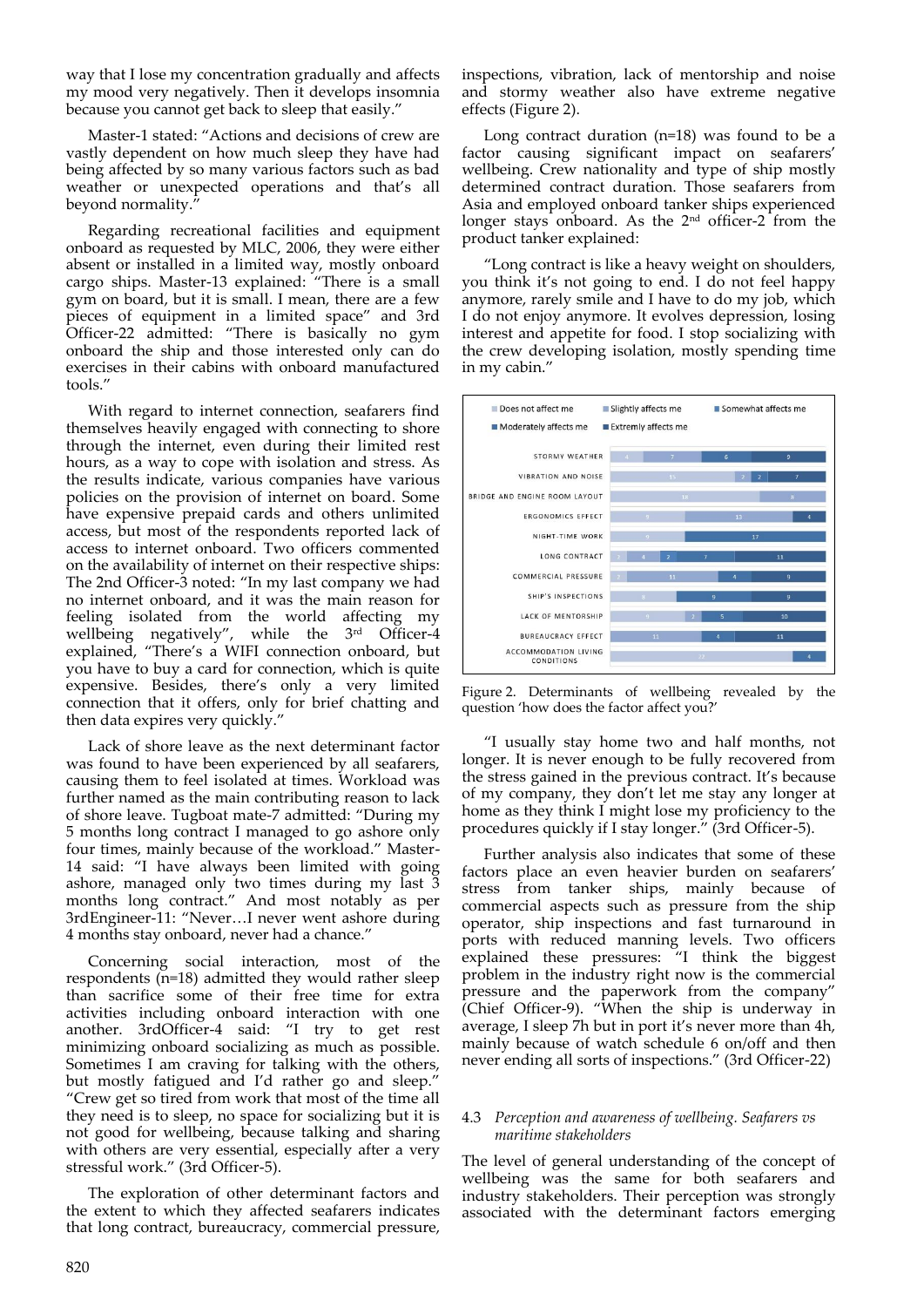from physical, mental and social dimensions causing severe fatigue and mental health issues.

A psychologist from the maritime sector elaborated his understanding of wellbeing as: "Through the holistic lens it includes physical, mental, social, intellectual and religious dimensions. Physical wellbeing is quite understandable by all, but mental or emotional not really." He further stated that mental health was not as well embraced by seafarers as other dimensions of wellbeing, mainly because of lack of knowledge of their rights: "When I interview seafarers, they put a smile on their face when we touch mental issues or disorders not really realizing its force and meaning. At the same time, it's crucially important for seafarers to understand that one part of their wellbeing is their intellectual capacity which will include their knowledge about their contractual rights, about organizations who would be able to support them, also their knowledge about skills, social interaction abilities, which is a trainable thing."

One maritime charity organization's representative considered wellbeing as the provision of general conditions at the living and working site, where all factors affecting seafarers' mental health can be identified. He added that seafarers are more vulnerable to poor mental health than those ashore due to a large number of determinant factors at sea.

The representative of another maritime charity organization stressed that seafarers' wellbeing needed more acknowledgement beyond their occupational limits when he stated: "To me seafarers' wellbeing is associated with the acknowledgment of the fact that they are not only occupational beings, but also social, emotional, intellectual, physical and spiritual beings."

Further analysis was made to expose industry's awareness of determinant factors and how they were perceived. Even though several of the factors mentioned by both parties were the same, stakeholders tend to possess more knowledge about elements contributing to deterioration of seafarers' wellbeing with clear and deeper understanding about the root causes than the seafarers themselves. Figure 3 shows the 24 factors identified by the stakeholders, who mentioned excessive work, being away from family and fear of job loss as the most determinant among others.



Figure 3. Factors causing deterioration of seafarers' wellbeing as per the maritime stakeholders

The industry tends to be more aware of the concept of wellbeing and its importance than seafarers

are. This is primarily connected with the lack of seafarer training on the subject as per respondents' answers. The manager of a private company offering mental health support to seafarers claimed that: "Well, there are online training courses for seafarers how to handle sleep and fatigue, but in many cases companies have not implemented them as mandatory tool within their SMS. It is simply not their focus."

This is also stressed on the comment by the international trade association admitting that the current ISM code provides more safety focused exercises rather than awareness raising training: "Yes seafarers are trained in many aspects, but this training is more like safety focused exercise. There is no leadership from top chief executive who is not really showing how to walk a walk and how to talk a talk." Moreover, similar training only captures more physical accident avoidance related aspects, rather than integrating mental and social issues linked to wellbeing: "I think in terms of trainings integrating of all the things, I would say physical thing does carry weight, like safety and accidents avoidance, but when it comes to mental health, I think it's not due importance still not given to it." (International trade union).

## 4.4 *Awareness of the regulatory instruments and their effectiveness*

The majority of seafarers and maritime stakeholders demonstrated a good level of recognition of regulatory mechanisms, mainly the MLC 2006 and particularly regulations on hours of work and rest. It is interesting to note that seafarers from oil and chemical tankers demonstrated much higher understanding and knowledge of such regulations than those from all other types of ships. This considerable comprehension was found to be related to higher standards of safety and environmental protection for such ships but at the expense of a much increased workload and lack of sleep with decreased manning levels as a root cause. However, exploration on how effectively the regulations influence wellbeing indicated that the majority of seafarers considered these regulations to be ineffective. As Master-1 explained: "It's a very difficult balance because the regulations do not match with the reality and then this is a problem and then the only viable way to survive and carry on with the ships' normal operations is just violating the regulations.".

None of the other maritime stakeholders confirmed the ineffectiveness of the regulations but rather mentioned improper implementation within the companies. The welfare organization's representative elaborated that: "In most cases companies don't have policies and some companies have. And I would say in general there's a few companies that have mental health policies. For example, wellbeing is part of their policy, but it's very limited. They have it in place but not in its complete state."

The same respondent highlighted misconceptions of wellbeing, which is often incorrectly installed within shipping company policies: "There's a problem in terms of a conceptual framework from which wellbeing is understood. I think it's clear that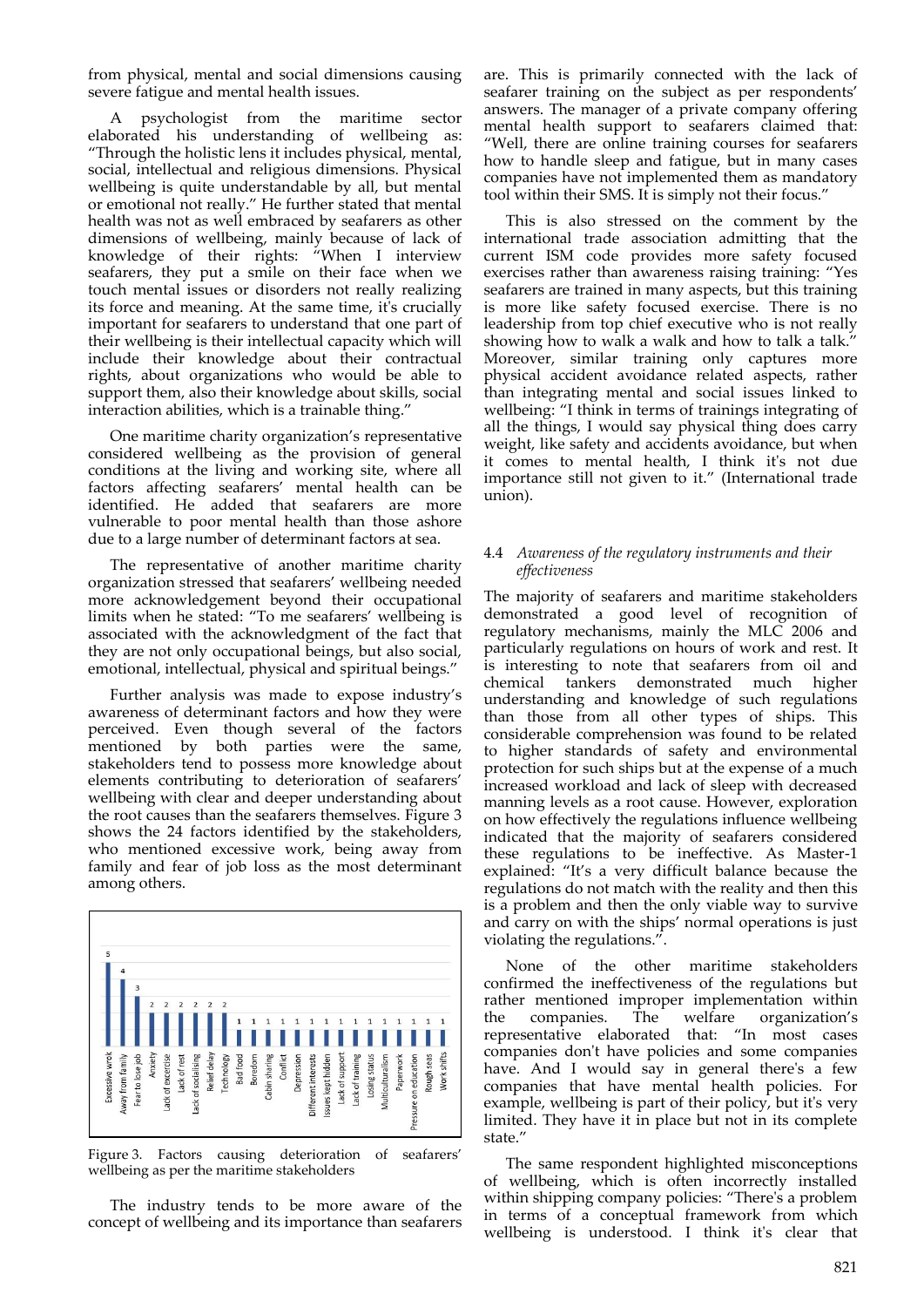wellbeing is much more than just the absence of illness. But, there is no current framework that really assists in explaining comprehensively what wellbeing is in terms of international regulations."

The representative from an international trade association emphasized the company's responsibility to establish sufficient tools onboard their managed ships to set acceptable norms of wellbeing: "The company should have policies, but they don't. Because the regulations are just those a framework, international framework. A good responsible employer will have all those policies in place what is and what is not acceptable on board which would clearly set norms of facilitating seafarers' wellbeing."

The same respondent noted that companies tend to develop their own policies on wellbeing, not as a separate tool but rather integrated with the ship's safety management system. "I will say 90% of them have a policy on wellbeing integrated into the safety management system." (International trade association).

Other issues raised about the effect of the governing mechanisms were related with the failure of maritime society to seriously embrace seafarers' wellbeing, and the failure of MLC 2006 to fully capture all of its dimensions. As per the international trade union: "I think we need more time to fully implemented MLC 2006, not in terms of well-being only but in general. I think the wellbeing is an issue, which is sometime not taken seriously by everybody, because we think it's part of life, but mental health is an issue that needs to be fully addressed."

# 5 DISCUSSION

The results of this study are consistent with the idea that shipowners have obtained some 'freedom' to create a working environment for seafarers with minimum regulations under their own favourable terms [1]. Fear of job loss among seafarers mostly caused by the 'hire and fire' regime is a good indicator of this, as well as long periods of work without proper rest, long contracts, short leave, lack of recreational tools as per MLC 2006, unavailability of shore leave policy and lack of internet connectivity, all leading to stress / anxiety and isolation [13]. Commercial routines and the fast turnaround of ships in ports cannot be modified but as the results (particularly from tanker ships) reveal, reduced manning levels is the core factor contributing to lack of sleep, hectic work schedule, fatigue and reduced shore leave [16, 35].

The industry's awareness of the deteriorated wellbeing onboard ships and its unreadiness to deal with it - especially during global pandemic times gives a reason to believe that seafarers are mainly<br>perceived as a necessary 'workforce.' High perceived as a necessary 'workforce.' expectations are put on their job performance, but their role remains undervalued [6, 20]. Moreover, despite the world's increased mental distress, ships continue to sail and business is progressing uninterrupted [11, 34]. Seafarers' lower perception of wellbeing-related issues serves as evidence that companies do not promote awareness by

Additionally, MLC 2006 provisions lack necessary elements to capture the concept of wellbeing because the results reveal that seafarers' wellbeing is still compromised in many aspects [7, 10]. Results also indicate that compliance with regulatory mechanisms seems to obtain significance only when it contributes to the success of the business. This is supported by the study's results showing that those from tanker ships demonstrate much better comprehension of MLC 2006 provisions than those from other types of ships. The global pandemic exposed the weakness of this labour regulatory instrument when the maritime industry faced increased difficulties handling issues related to seafarers' wellbeing [9]. Maritime charities take the role of offering various service tools to both raise awareness and help seafarers to cope with their mental distress [12, 25].

The research has exposed major issues related to seafarers' wellbeing, which should be the subject of deeper examination for its further improvement. First, modification of company culture is essential, which should recognize the influence of the determinant factors on seafarers' wellbeing and should incorporate it within the SMS of ships [26]. This can be achieved through installing mandatory awareness enhancing training tools, which would also contribute to reduction of the mental health stigma. Second, seafarers should be educated and trained so that the fear of being blacklisted can be eliminated and a common healthy vision towards mental health would be promoted. Such a vision should be regulated, thus incorporated within the MLC 2006 in its upcoming amendments [14, 24, 36]. Third, facilitating channels of transparent and direct communication between companies' top management and crews would give opportunities for sharing wellbeing related issues and promote effective worker representation and consultation on occupational safety and health [10]. Finally, the development of programs by the companies engaging seafarers into onboard companies engaging seafarers into onboard interaction must also be taken into the consideration, enabling them to see themselves as human beings rather than as just a 'workforce'.

# 6 CONCLUSION

The study has exposed the complexity of the issues related with the seafarers' wellbeing, which have been experienced throughout the long existence of this occupation. However, it seems the maritime society recognizes its importance only when seafarers fail to perform their duties and tasks due to increased burden on their mental or physical health, resulting in a threat to the safety of the business. In the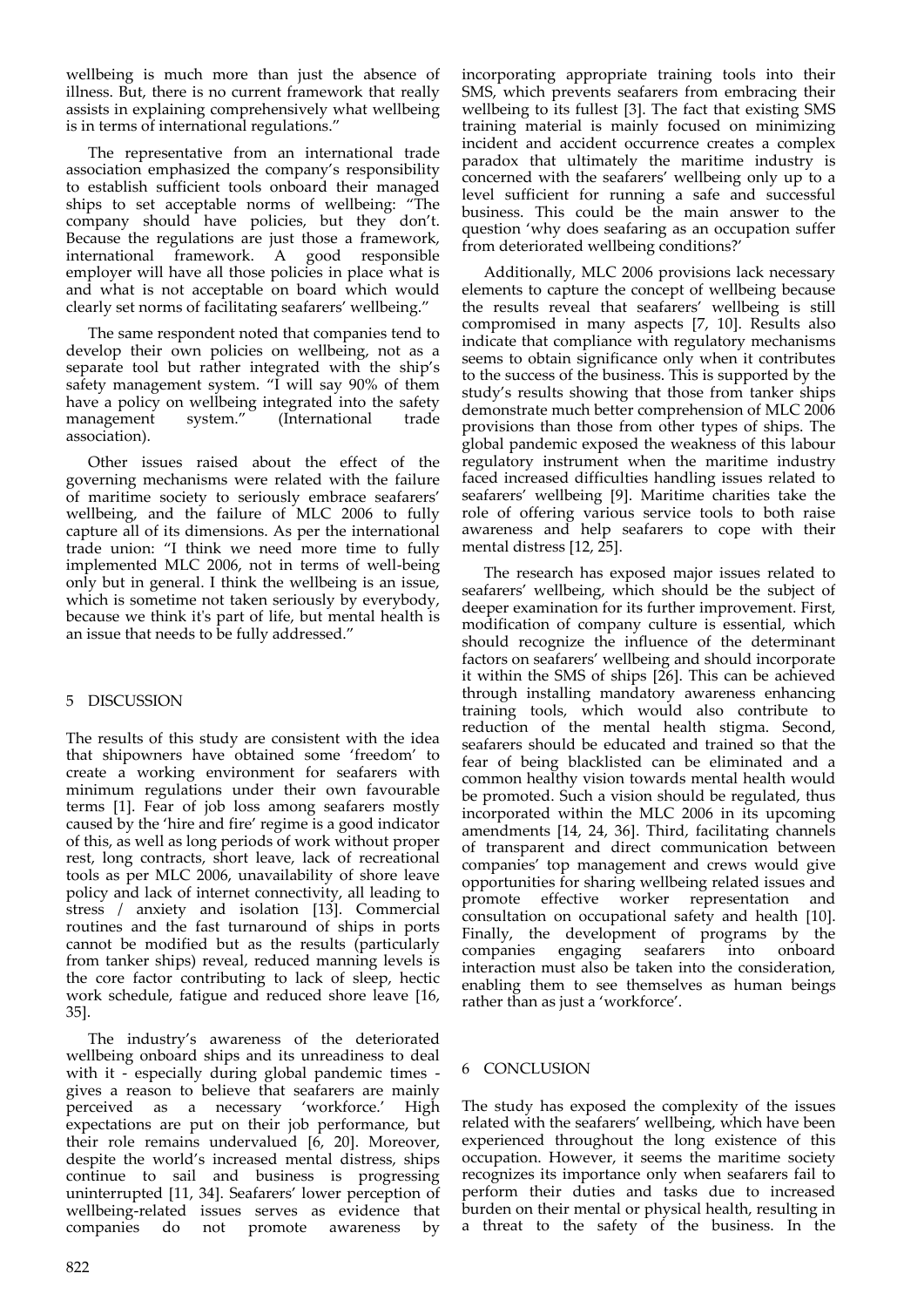multicultural, international and non- transparent shipping industry, seafarers remain vulnerable and submissive to an unfavourable working and living environment. At the same time, regulatory instruments fail to fully address the issues stemming from their deteriorated wellbeing and, with absolutely no choice, the seafarers' voice remains unheard. Global pandemic issues caused some jolt to the governments and shipping companies to take actions to facilitate the wellbeing of seafarers, but it seems to have an intermittent nature from state to state. Finally, it is important to give increased awareness and wider recognition to seafarers' wellbeing in order to introduce seafaring to the world not only as a necessary workforce, but also as human beings deserving much better living and working conditions.

## ACKNOWLEDGMENTS

The authors would like to thank the seafarers and the maritime stakeholders who took part in the study.

#### **REFERENCES**

- 1. Bakar Hamad, H.: Flag of Convenience Practice: A Threat to Maritime Safety and Security. jsshr. 1, 8, 208– 230 (2016).
- 2. Baumler, R., Bhatia, B.S., Kitada, M.: Ship first: Seafarers' adjustment of records on work and rest hours. Marine Policy. 104186 (2020). https://doi.org/10.1016/j.marpol.2020.104186.
- 3. Bhattacharya, S.: The effectiveness of the ISM Code: A qualitative enquiry. Marine Policy. 36, 2, 528–535 (2012). https://doi.org/10.1016/j.marpol.2011.09.004.
- 4. Bowen, G.A.: Naturalistic inquiry and the saturation concept: A research note. Qualitative research. 8:1, 137- 152 (2008).
- 5. Bush, D.: From the News Desk: Seafarers in crisis, https://lloydslist.maritimeintelligence.informa.com/LL11 35936/From-the-News-Desk-Seafarers-in-crisis, last accessed 2021/05/17.
- 6. Corbett, A.: Sea Coral rescue spat shows why seafarers<br>need a legal safety net | TradeWinds, TradeWinds, https://www.tradewindsnews.com/regulation/sea-coralrescue-spat-shows-why-seafarers-need-a-legal-safetynet/2-1-959632, last accessed 2021/05/17.
- 7. Exarchopoulos, G., Zhang, P., Pryce-Roberts, N., Zhao, M.: Seafarers' welfare: A critical review of the related legal issues under the Maritime Labour Convention 2006. Marine Policy. 93, 62–70 (2018). https://doi.org/10.1016/j.marpol.2018.04.005.
- 8. G.A. Res. 217 (III) A: Universal Declaration of Human Rights. (1948).
- 9. Graham, C.: Why the MLC is failing as a regulatory response to the Covid-19 global pandemic, https://splash247.com/why-the-mlc-is-failing-as-aregulatory-response-to-the-covid-19-global-pandemic/, last accessed 2021/05/17.
- 10. Graham, C.A., Walters, D.: Representation of seafarers' occupational safety and health: Limits of the Maritime Labour Convention. The Economic and Labour Relations Review. 1035304620981374 (2020). https://doi.org/10.1177/1035304620981374.
- 11. Grey, M.: Seafarers demand respect for the life-critical services they have tirelessly provided during the pandemic, https://www.missiontoseafarers.org/thehttps://www.missiontoseafarers.org/thesea/the-invisible-workforce, last accessed 2021/05/17.
- 12. Hand, M.: Charities continue providing seafarer welfare amid coronavirus restrictions, https://www.seatrade-

maritime.com/ship-operations/charities-continueproviding-seafarer-welfare-amid-coronavirusrestrictions, last accessed 2021/05/17.

13. International Transport Workers' Federation: Flags of convenience,

https://www.itfglobal.org/en/sector/seafarers/flags-ofconvenience, last accessed 2021/05/17.

- 14. Iversen, R.T.B.: The Mental Health of Seafarers. International Maritime Health. 63, 2, 78–89 (2012).
- 15. Jensen, H.-J., Oldenburg, M.: Objective and subjective measures to assess stress among seafarers. International Maritime Health. 72, 1, 49–54 (2021). Maritime Health. 72, 1, 49–54 (2021). https://doi.org/10.5603/IMH.2021.0007.
- 16. Jepsen, J., Zhao, Z., van Leeuwen, W.: Seafarer fatigue: a review of risk factors, consequences for seafarers' health and safety and options for mitigation. International Maritime Health. 66, 2, 106-117 (2015). Maritime Health. 66, 2, 106–117 (2015). https://doi.org/10.5603/IMH.2015.0024.
- 17. Jepsen, J.R., Zhao, Z., Szymanski, K.: Project MARTHA. TK Foundation (2016).
- 18. Lefkovitz, R.Y., Slade, M.D.: Seafarer mental health study. The ITF Seafarers' Trust, London (2019).
- 19. Lefkowitz, R.Y., Slade, M.D., Redlich, C.A.: Rates and occupational characteristics of international seafarers with mental illness. Occupational Medicine. 69, 4, 279– 282 (2019). https://doi.org/10.1093/occmed/kqz069.
- 20. Lloyd's Register: Crew feel 'forgotten and abandoned' finds., https://www.lr.org/en-gb/latestnews/crew-feel-forgotten-and-abandoned-lloydsregister-survey-finds/, last accessed 2021/05/17.
- 21. McVeigh, J., MacLachlan, M., Stilz, R., Cox, H., Doyle, N., Fraser, A., Dyer, M.: Positive Psychology and Well-Being at Sea. In: MacLachlan, M. (ed.) Maritime Psychology: Research in Organizational & Health Behavior at Sea. pp. 19–47 Springer International Publishing, Cham (2017). https://doi.org/10.1007/978-3- 319-45430-6\_2.
- 22. Marshal, B., Cardon, P., Poddar, A., Fontenot, R.: Does sample size matter in qualitative research? A review of qualitative interviews in IS research. J Com Inf Syst. 54(1):11-22 (2013).
- 23. Miles, M.B., Huberman, A.M.: Qualitative data analysis. Sage. 4, 408 (2019).
- 24. Nautilus International: The right to be well should seafarer wellbeing be enshrined in maritime law?, https://www.nautilusint.org/en/newsinsight/telegraph/the-right-to-be-well-should-seafarerwellbeing-be-enshrined-in-maritime-law/, last accessed 2021/05/17.
- 25. Nautilus International: UK maritime welfare charities a creative way to connect crews, https://www.nautilusint.org/en/newsinsight/telegraph/uk-maritime-welfare-charities-find-acreative-way-to-connect-crews/, last accessed 2021/05/17.
- 26. Nielsen, M., Bergheim, K., Eid, J.: Relationships between work environment factors and workers' well-being in the maritime industry. International Maritime Health.
- 64, 2, 80–88 (2013). 27. Occupational Safety and Health Convention: Convention (No. 155), https://www.ilo.org/dyn/normlex/en/f?p=NORMLEXPU B:12100:0::NO::P12100\_ILO\_CODE:C155, last accessed 2021/05/17.
- 28. Paraïso, J.: Ship shape a working environment onboard. Chalmers University of Technology (2016).
- 29. Price, R.H., Hooijberg, R.: Organizational exit pressures and role stress: Impact on mental health. Journal of Organizational Behavior. 13, 7, 641–651 (1992). https://doi.org/10.1002/job.4030130702.
- 30. Rachele, J., Washington, T., Cockshaw, W.D., Brymer, E.: Towards an operational understanding of wellness. Journal of Spirituality, Leadership and Management. 7, 1, 3–12 (2013). https://doi.org/10.15183/slm2013.07.1112.
- 31. Renger, R.F., Midyett, S.J., Soto Mas, F.G., Erin, T.D., McDermott, H.M., Papenfuss, R.L., Eichling, P.S., Baker,